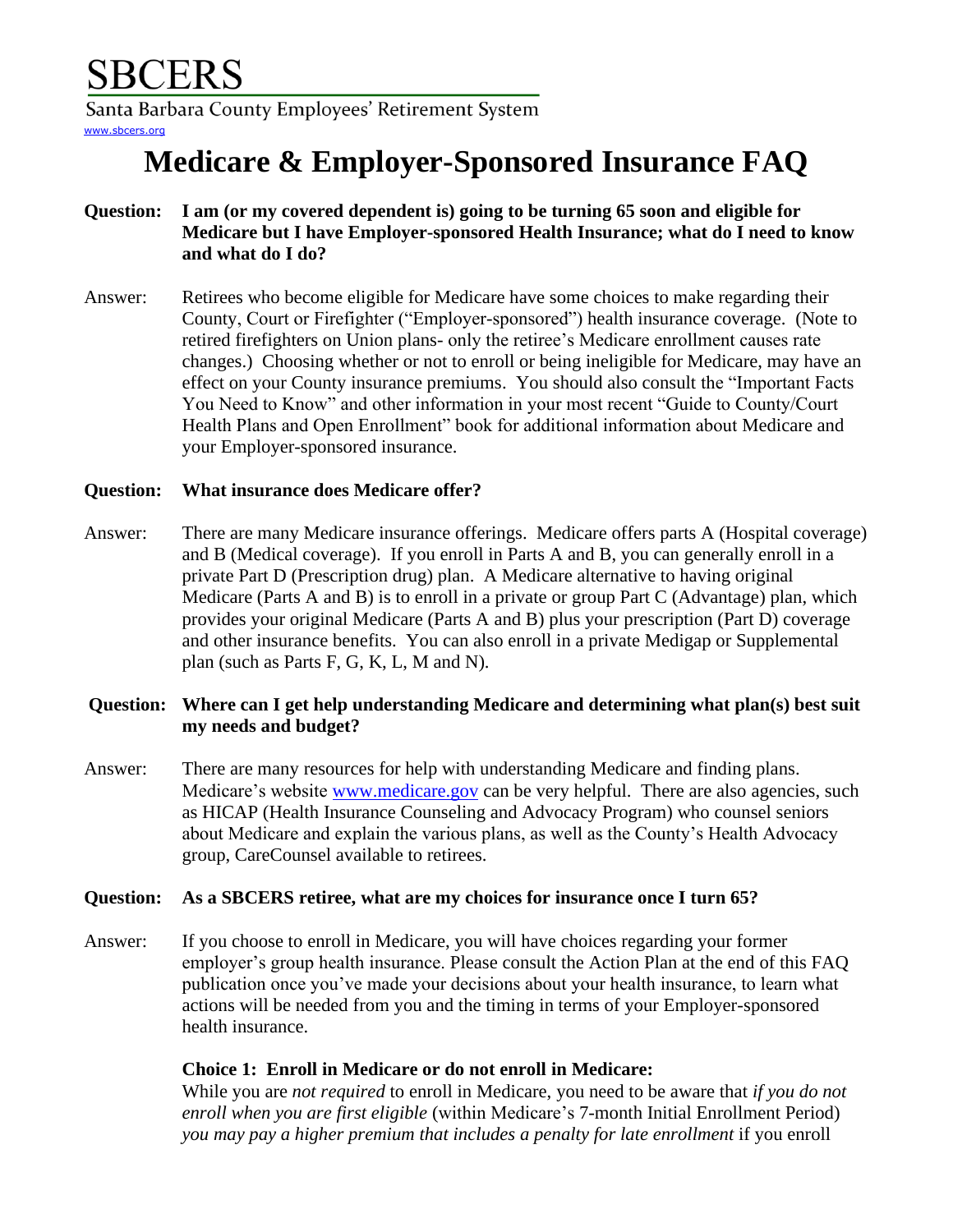later during Medicare's General Enrollment Periods or Special Enrollment Periods. Medicare does have an annual open enrollment period.

*Note: The Initial Enrollment Period (IEP) is the 7-month period that begins 3 months before the month you turn 65, includes the month you turn 65, and ends 3 months after the month you turn 65.*

You should also be aware that if you participate in a HDHP you will no longer be able to contribute to the HSA once enrolled in any part of Medicare. If you want to continue in HDHP and continue to contribute to the HSA you must decline all Medicare and must be proactive in declining even Part A in writing more than 90 days prior to your  $65<sup>th</sup>$  birth month as sometimes you're automatically enrolled without your knowledge. In most cases, Retirees who are receiving Social Security benefits automatically receive a packet from Medicare up to 3 months prior to their  $65<sup>th</sup>$  birthday. That packet will contain information, an Initial Enrollment Questionnaire and the Medicare Identification card (aka: "red, white and blue card") that reflects enrollment in both Part A & Part B effective the  $1<sup>st</sup>$  of the month in which you turned 65<sup>th</sup>. You must fill out and return Medicare's questionnaire when you receive it if you do want to participate in Medicare, to make sure your medical bills get paid correctly and on time. You need to sign the Medicare ID card then make your decision regarding keeping or dropping your Employer-sponsored Health Insurance.

Note: If you do *not* receive this packet and you *do* want to enroll in Medicare, call Social Security at 800-772-1213 or visit the Medicare website [\(www.medicare.gov\)](http://www.medicare.gov/). It is best to do this about three months prior to your  $65<sup>th</sup>$  birth month.

#### **Choice 2: Keep or Drop Employer-sponsored Insurance:**

As an SBCERS retiree, you may continue to use the Employer-sponsored health insurance while you are enrolled in Medicare. You will be eligible for a coordination of benefit and a decrease in the premium for your Employer-sponsored Medical insurance, but *only* if you enroll in *both* parts A and B of Medicare, *and* you report the Medicare to SBCERS. You will also be eligible to change to a different Employer-sponsored medical plan (such as a Medicare Advantage type of plan).

It is IMPORTANT to contact SBCERS three (3) months before effective date of Medicare A&B, to discuss options and timing. When you have your Medicare A & B card in hand, you will be asked to supply a copy of the signed Medicare card and complete an Insurance Change form indicating your election regarding your Employer-sponsored insurance. Effective date of your SBCERS change will vary depending on changes made and date of form/card receipt. We cannot process insurance changes retroactively.

#### **Question: What happens when I choose to keep the Employer-sponsored medical insurance and want the coordination of benefit?**

Answer: You are responsible for the timely completion and submission of a Subscriber Change Request form for SBCERS. You will need to report the changes to your medical providers. Medicare will now be your primary insurance, and your Employer-sponsored medical plan will be secondary. Providers will bill Medicare and in turn, Medicare will coordinate with your Employer-sponsored plan for secondary payment after Medicare pays claims.

#### **Question: Will I need to enroll in and pay for Medicare Part D (Prescription Drug Plan)?**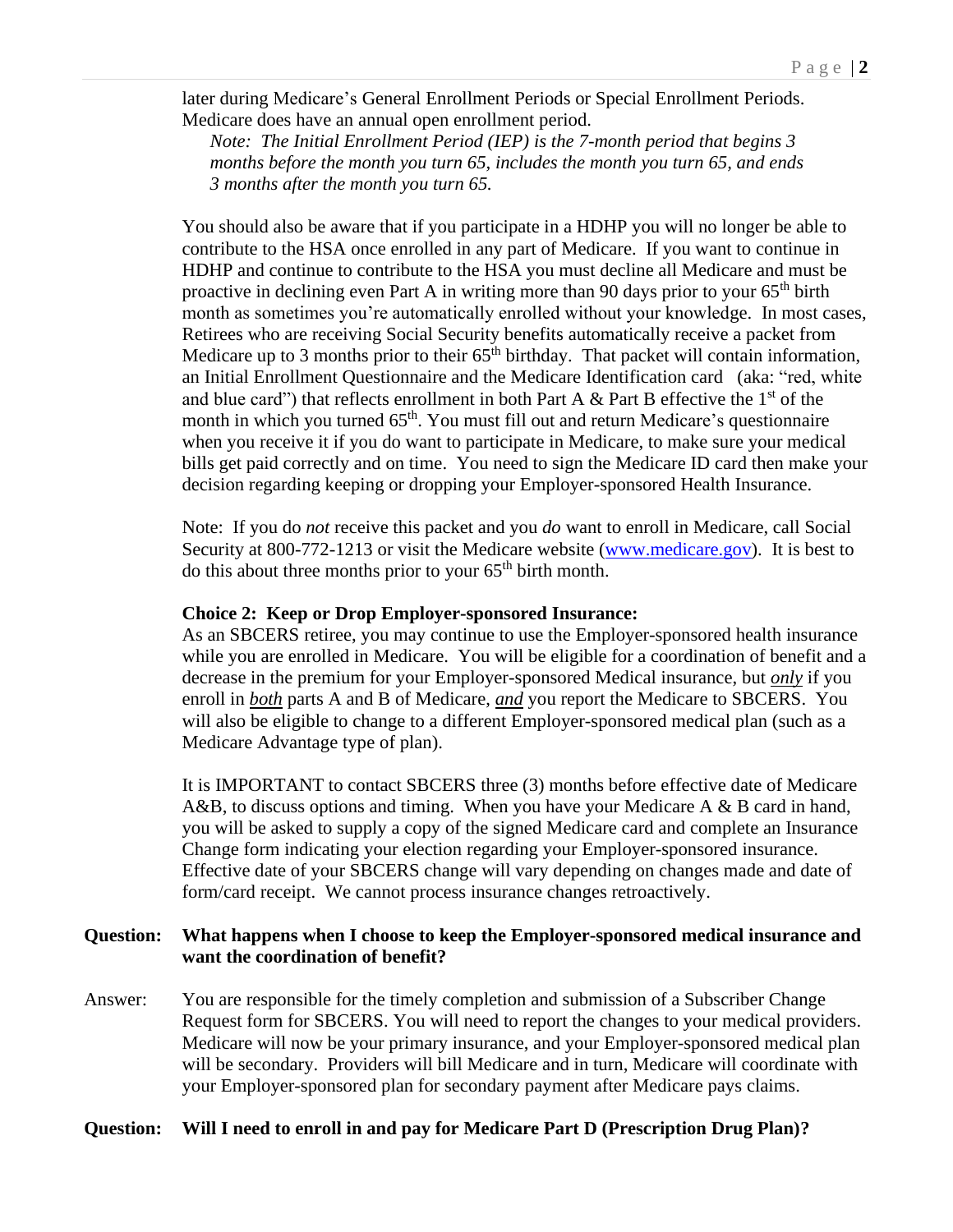Answer: You should be aware that your Employer-sponsored medical insurance plan offers two prescription drug plan (PDP) options from which you may choose as a Medicare-enrolled retiree, provided you are notifying SBCERS the specified deadline , usually at least 60-90 days before your initial Medicare A and B effective date. There is no separate premium to pay to Medicare for Part D or for the Employer-sponsored Medicare PDP. In fact, your Medicare PDP premium might be less than the non-Medicare prescription plan. Coverage in either of these plans is considered by Medicare to be "creditable". Creditable means that the benefits are as good as or better than Medicare standards. Having creditable coverage also means that, should you drop your Employer-sponsored Medical (and the included prescription coverage) at some point in the future and join a private Medicare D plan, you should not be penalized for a "late enrollment".

### **Question: Can I enroll in more than Medicare Part D plans at a time?**

Answer: Medicare does not allow a Medicare enrollee (aka "beneficiary") to be enrolled in more than one Medicare Part D (prescription drug) plan at a time. If you do enroll in a second prescription plan, you may be dropped from the first plan which could jeopardize your medical insurance participation.

### **Question: Will I still get the insurance subsidy if I keep my Employer-sponsored insurance?**

Answer: Yes. You will receive the insurance subsidy as long as you are enrolled in Employersponsored insurance and your former employer is still providing the benefit to retirees.

#### **Question: What if I no longer want the Employer-sponsored medical insurance?**

Answer: You may cancel your Employer-sponsored medical insurance any month. The cancellation will be effective the 1<sup>st</sup> of the month following SBCERS' receipt of your change form as long as it is received by the 15<sup>th</sup> of a month. You must be aware that you will not be eligible to continue dental or vision insurance if you are participating in either when you cancel your medical. You are responsible for the timely completion and submission of an insurance change forms to SBCERS to cancel each insurance plan. Note that SBCERS Retirees<sup>1</sup> are permitted to re-enroll (or enroll) in the future during Open Enrollment. You may participate in all insurance offerings in the future if you drop or decline *all* insurance plans. If however, you drop or decline dental insurance while you are participating in a Medical insurance plan, you are not permitted to enroll in dental insurance in the future.

#### **Question: Do I still get the insurance subsidy if I drop my Employer-sponsored insurance?**

Answer: No; the subsidy can only be applied to premiums for Employer-sponsored insurance. However, upon processing your cancellation request, SBCERS will automatically enroll you in the alternate Health benefit program, the "Health Reimbursement Arrangement" (HRA) if it is still offered by the Employer Plan Sponsor at the time of your cancellation. Review your Open Enrollment Guide for additional information about your HRA benefit.

> If you cancel your Employer-sponsored insurance, you should consider shopping for a Medicare D plan, a private Medicare Supplemental plan to compliment your Medicare, or a private Medicare Advantage Plan as well as private dental and/or vision insurance if you need them. Contact the HICAP (Health Insurance Counseling and Advocacy Program)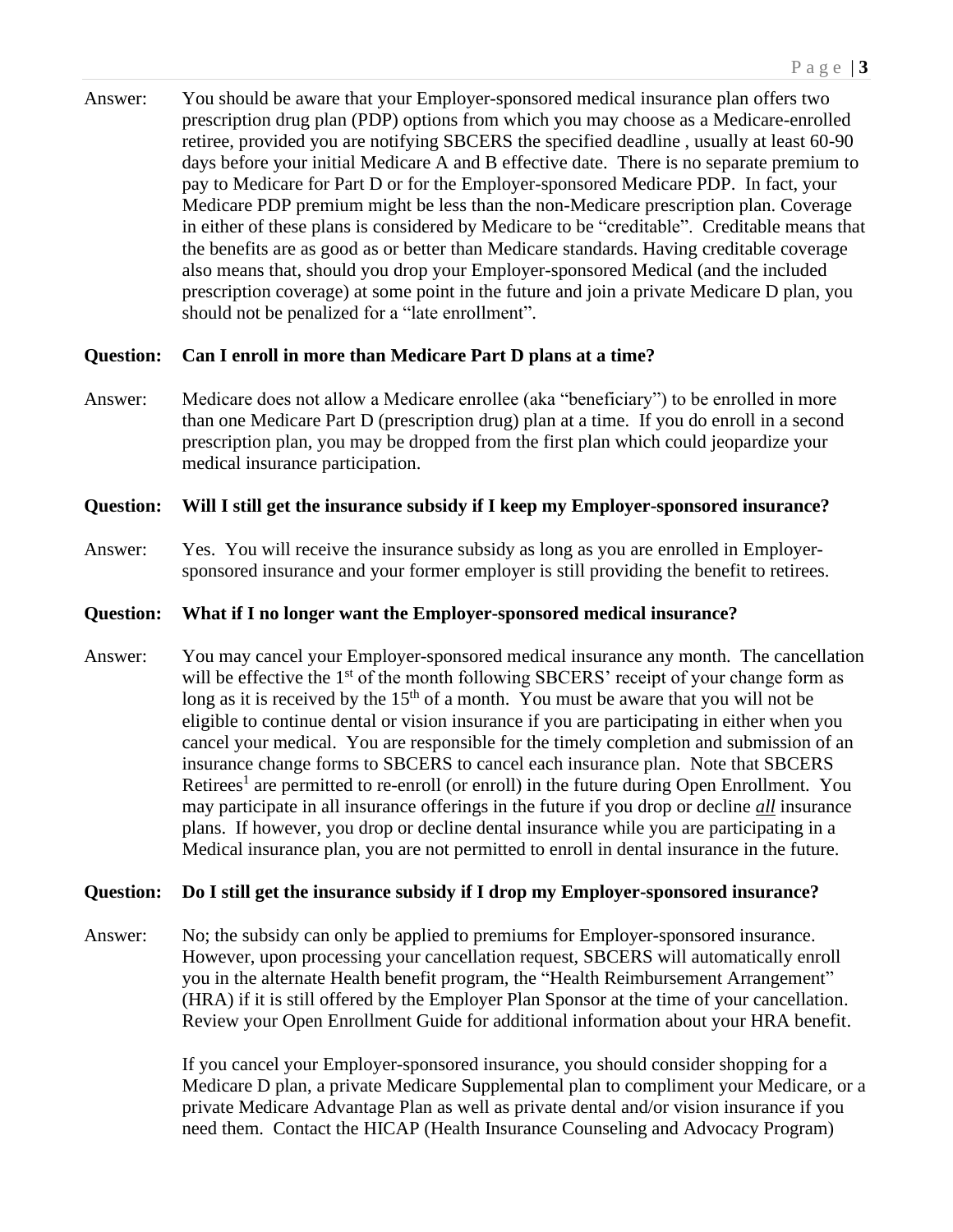office (800-434-0222) or your State Department of Insurance to obtain free assistance in finding appropriate plans.

#### **Question: What is the "Medicare Claim Number" on my card?**

Answer: The Medicare Claim Number is also known as a Medicare Number or Health Insurance Claim Number (HICN). The primary function of the HICN is to identify you (the beneficiary) and your claims. It helps in the processing of Medicare claims. The number is between seven and 11 digits long and may be different than the beneficiary's Social Security number. There are two parts to the number. One part, the claim account number, reflects the policy number of the person who has earned the Medicare benefits -- typically either yourself or your spouse. The other part, the beneficiary identification code, identifies your current relationship to the wage earner. This number is typically two digits--one letter and one number. For example, the A in the claim number below denotes that the claim account number belongs to the primary wage earner, a B suffix denotes an aged wife, first claimant and a D suffix denotes an aged widow, first claimant.

| <b>MEDICARE</b>                                                                                                                                         |                     | <b>HEALTH INSURANCE</b>                    |
|---------------------------------------------------------------------------------------------------------------------------------------------------------|---------------------|--------------------------------------------|
| 1-800-MEDICARE (1-800-633-4227)<br><b>NAME OF BENEFICIARY</b><br><b>JANE DOE</b><br>MEDICARE CLAIM NUMBER<br>SEX<br>$[000-00-0000- A]$<br><b>FEMALE</b> |                     |                                            |
| <b>IS ENTITLED TO</b><br><b>HOSPITAL</b><br><b>MEDICAL</b>                                                                                              | (PART A)<br>PART B) | EFFECTIVE DATE<br>07-01-1986<br>07-01-1986 |
| <b>SIGN</b><br>Jane Doe<br><b>HERE</b>                                                                                                                  |                     |                                            |